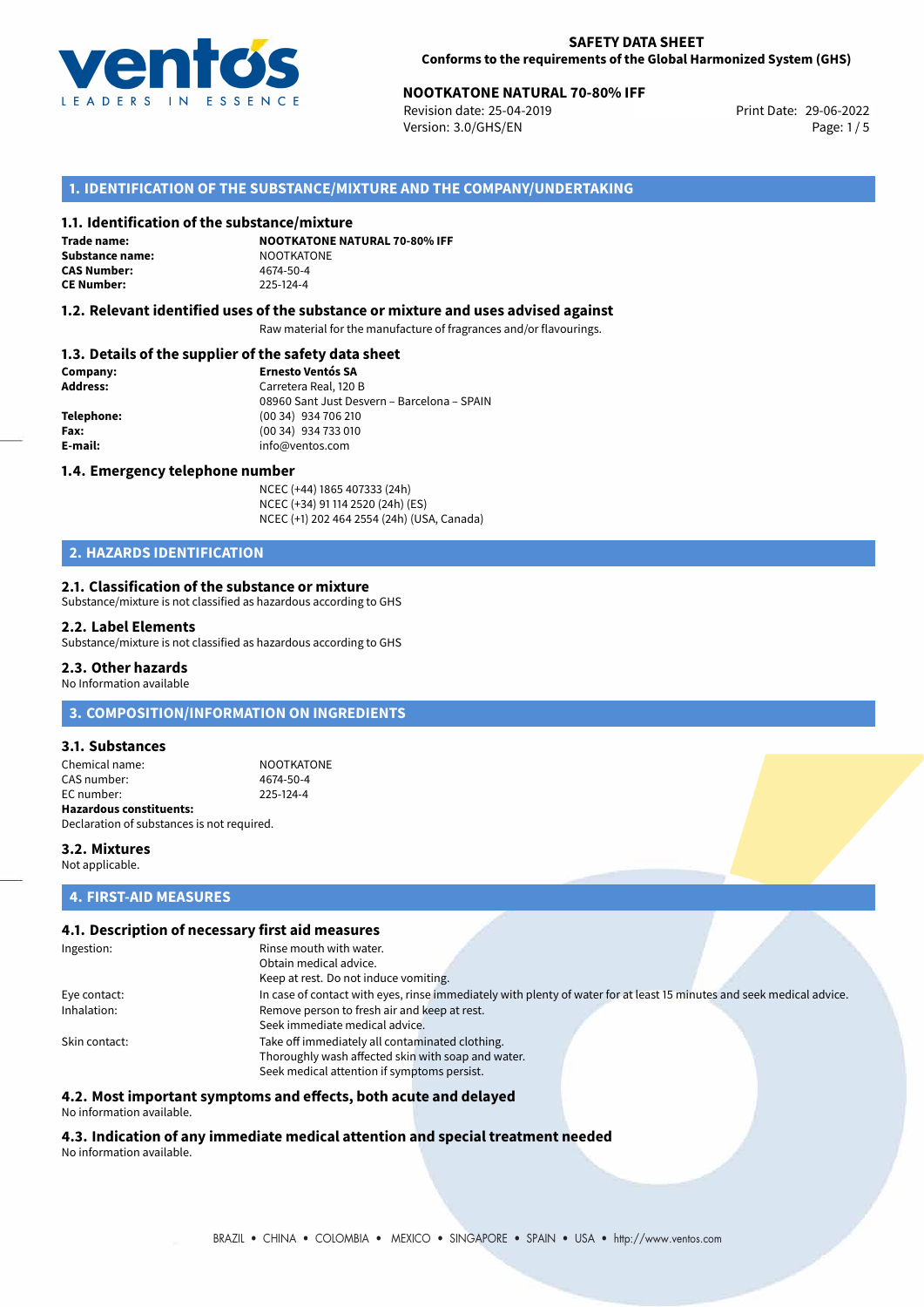

# **NOOTKATONE NATURAL 70-80% IFF**<br>
Revision date: 25-04-2019<br>
Print Date: 29-06-2022

Revision date: 25-04-2019 Version: 3.0/GHS/EN Page: 2 / 5

# **5. FIRE-FIGHTING MEASURES**

### **5.1. Extinguishing Media**

Water spray, carbon dioxide, dry chemical powder or appropriate foam. For safety reasons do not use full water jet.

### **5.2. Special hazards arising from the substance or mixture**

Known or Anticipated Hazardous Products of Combustion: Emits toxic fumes under fire conditions.

### **5.3. Advice for firefighters**

High temperatures can lead to high pressures inside closed containers. Avoid inhalation of vapors that are created. Use appropriate respiratory protection. Do not allow spillage of fire to be poured into drains or watercourses. Wear self-contained breathing apparatus and protective clothing.

# **6. ACCIDENTAL RELEASE MEASURES**

### **6.1. Personal precautions, protective equipment and emergency procedures**

Evacuate surronding areas. Ensure adequate ventilation. Keep unnecessary and unprotected personnel from entering. Do not breathe vapor/spray. Avoid contact with skin and eyes. Information regarding personal protective measures: see section 8.

### **6.2. Environmental precautions**

To avoid possible contamination of the environment, do not discharge into any drains, surface waters or groundwaters.

### **6.3. Methods and materials for containment and cleaning up**

Cover with an inert, inorganic, non-combustible absorbent material (e.g. dry-lime, sand, soda ash). Place in covered containers using non-sparking tools and transport outdoors. Avoid open flames or sources of ignition (e.g. pilot lights on gas hot water heater). Ventilate area and wash spill site after material pickup is complete.

### **6.4. Reference to other sections**

Information regarding exposure controls, personal protection and disposal considerations can be found in sections 8 and 13.

### **7. HANDLING AND STORAGE**

### **7.1. Precautions for safe handling**

Do not store or handle this material near food or drinking water. Do not smoke. Avoid contact with the eyes, skin and clothing. Wear protective clothing and use glasses. Observe the rules of safety and hygiene at work. Keep in the original container or an alternative made from a compatible material.

### **7.2. Conditions for safe storage, including any incompatibilities**

Store in tightly closed and preferably full containers in a cool, dry and ventilated area, protected from light. Keep away from sources of ignition (e.g. hot surfaces, sparks, flame and static discharges). Keep away from incompatible materials (see section 10).

### **7.3. Specific end use(s)**

No information available.

# **8. EXPOSURE CONTROLS AND PERSONAL PROTECTION**

### **8.1. Control parameters**

Components with occupational exposure limits: None known.

### **8.2. Exposure controls**

Measures should be taken to prevent materials from being splashed into the body. Provide adequate ventilation, according to the conditions of use. Use a mechanical exhaust if required.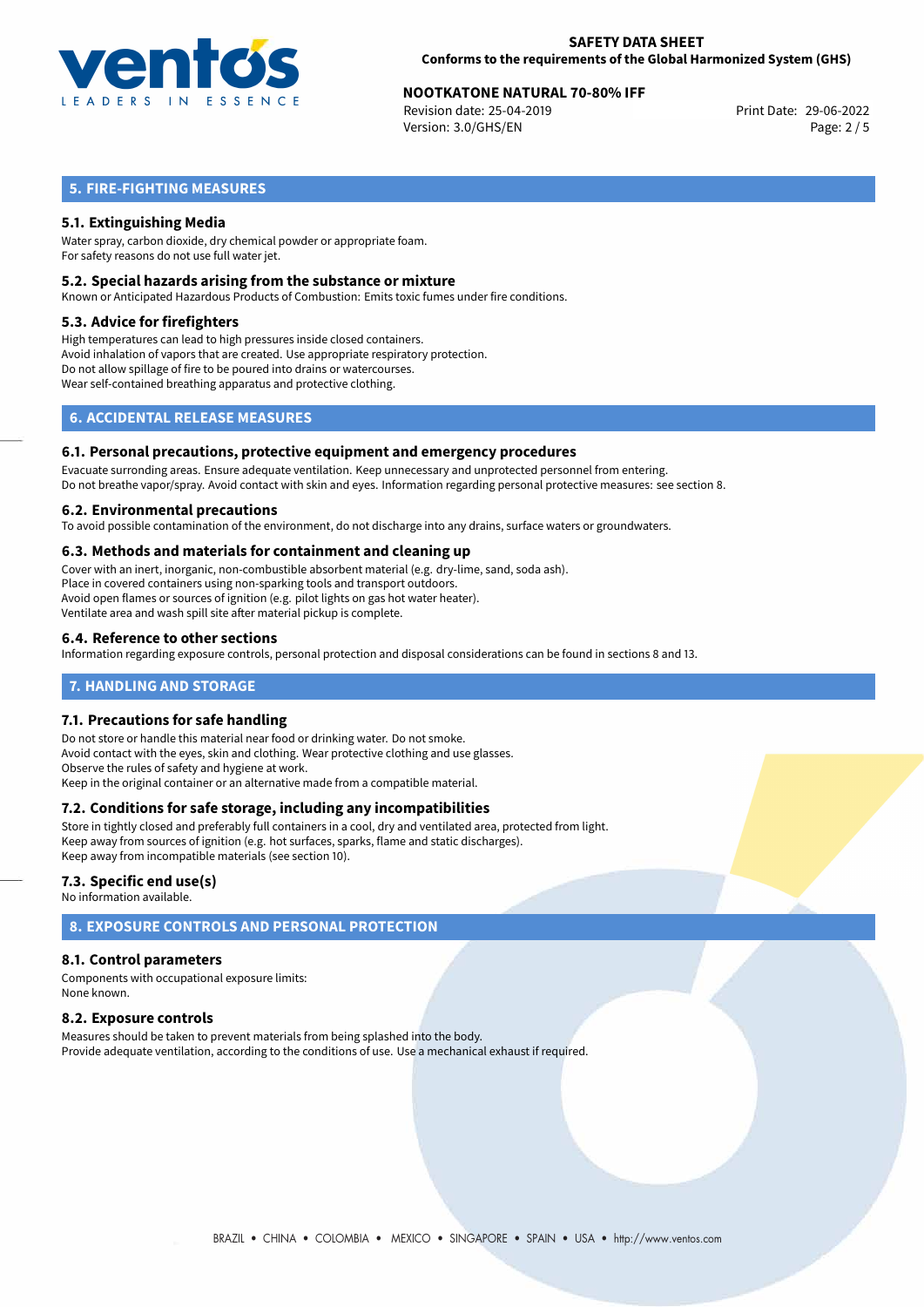

# **NOOTKATONE NATURAL 70-80% IFF**<br>Revision date: 25-04-2019<br>Print Date: 29-06-2022

Revision date: 25-04-2019 Version: 3.0/GHS/EN Page: 3 / 5

### **8.3. Individual protection measures, such as personal protective equipment**

Eye/Face protection: Chemical safety goggles are recommended. Wash contaminated goggles before reuse. Chemical-resistant gloves are recommended. Wash contaminated gloves before reuse. Body protection: Personal protective equipment for the body should be selected based on the task being performed and the risks involved. Respiratory Protection: In case of insufficient ventilation, use suitable respiratory equipment. Environmental exposure controls: Emissions from ventilation or process equipment should be checked to ensure they comply with environmental protection legislation. In some cases, filters or engineering modifications to the process equipment will be necessary to reduce emissions to acceptable levels.

# **9. PHYSICAL AND CHEMICAL PROPERTIES**

### **9.1. Information on basic physical and chemical properties**

| Appearance:                            | Liquid/solid              |
|----------------------------------------|---------------------------|
| Colour:                                | Conforms to standard      |
| Odour:                                 | Conforms to standard      |
| Odour theshold:                        | Not determined            |
| pH:                                    | Not determined            |
| Melting point/freezing point:          | Not determined            |
| Boling point/boiling range:            | 140°C (0,5-1,0 mm)        |
| Flash point:                           | $110^{\circ}$ C           |
| Evaporation rate:                      | Not determined            |
| Flammability:                          | Not determined            |
| Lower flammability/Explosive limit:    | Not determined            |
| Upper flammability/Explosive limit:    | Not determined            |
| Vapour pressure:                       | Not determined            |
| Vapour Density:                        | Not determined            |
| Density:                               | $0,97-1,01$ g/mL (20°C)   |
| Relative density:                      | $0,97-1,01(20°C)$         |
| Water solubility:                      | <b>INSOLUBLE IN WATER</b> |
| Solubility in other solvents:          | SOLUBLE IN ETHANOL        |
| Partition coefficient n-octanol/water: | Not determined            |
| Auto-ignition temperature:             | Not determined            |
| Decomposition temperature:             | Not determined            |
| Viscosity, dynamic:                    | Not determined            |
| Viscosity, kinematic:                  | Not determined            |
| Explosive properties:                  | Not determined            |
| Oxidising properties:                  | <b>NONE EXPECTED</b>      |
|                                        |                           |

### **10. STABILITY AND REACTIVITY**

#### **10.1. Reactivity**

No hazardous reactions if stored and handled as prescribed/indicated.

### **10.2. Chemical stability**

The product is stable if stored and handled as prescribed/indicated.

### **10.3. Possibility of hazardous reactions**

No hazardous reactions if stored and handled as prescribed/indicated.

#### **10.4. Conditions to Avoid**

Conditions to Avoid: Excessive heat, flame or other ignition sources.

### **10.5. Incompatible materials**

Avoid contact with strong acids and bases and oxidizing agents.

### **10.6. Hazardous decomposition products**

During combustion may form carbon monoxide and unidentified organic compounds.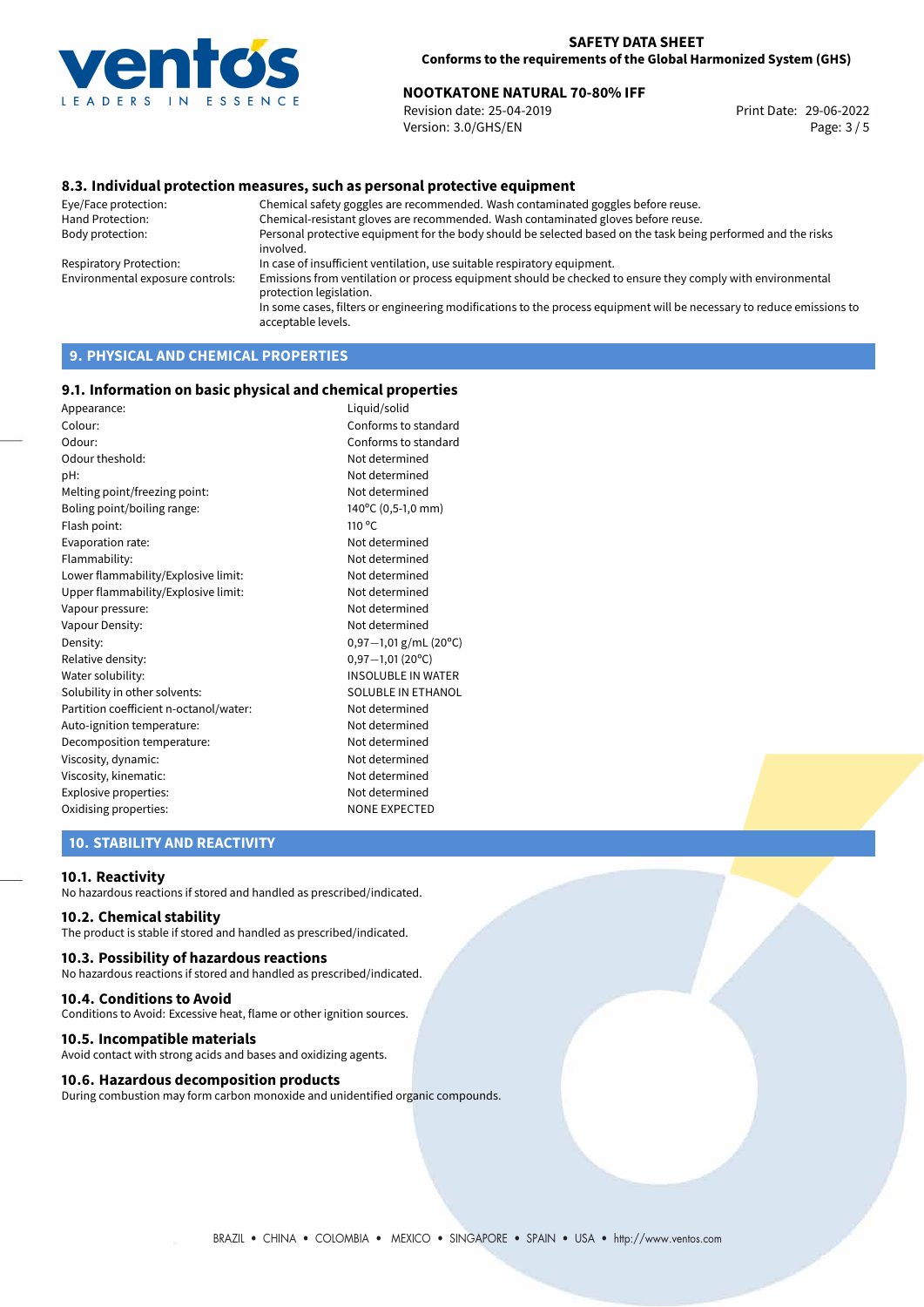

# **NOOTKATONE NATURAL 70-80% IFF**<br>
Revision date: 25-04-2019<br>
Print Date: 29-06-2022

Revision date: 25-04-2019 Version: 3.0/GHS/EN Page: 4 / 5

# **11. TOXICOLOGICAL INFORMATION**

| Acute toxicity                    | Based on the data available, the criteria for classification are not met. |
|-----------------------------------|---------------------------------------------------------------------------|
| Skin corrosion/irritation         | Based on the data available, the criteria for classification are not met. |
| Serious eye damage/irritation     | Based on the data available, the criteria for classification are not met. |
| Respiratory or skin sensitisation | Based on the data available, the criteria for classification are not met. |
| Germ cell mutagenicity            | Based on the data available, the criteria for classification are not met. |
| <b>Carcinogenicity</b>            | Based on the data available, the criteria for classification are not met. |
| Reproductive toxicity             | Based on the data available, the criteria for classification are not met. |
| <b>STOT-single exposure</b>       | Based on the data available, the criteria for classification are not met. |
| <b>STOT-repeated exposure</b>     | Based on the data available, the criteria for classification are not met. |
| <b>Aspiration hazard</b>          | Based on the data available, the criteria for classification are not met. |

# **12. ECOLOGICAL INFORMATION**

### **12.1. Toxicity**

**Assessment:**

Based on the data available, the criteria for classification are not met. **Experimental/calculated data:** No information available.

# **12.2. Degradability**

No information available.

### **12.3. Bioaccumulative potential**

No information available.

### **12.4. Soil mobility**

No information available.

## **12.5. Other adverse effects**

See also sections 6, 7, 13 and 15 Do not allow to get into waste water or waterways.

### **13. DISPOSAL CONSIDERATIONS**

### **13.1. Waste treatment methods**

Dispose of in accordance with national and local environmental regulations.

### **14. TRANSPORT INFORMATION**

|                                  | <b>ADR/RID/ADN</b>                | <b>IMDG</b>                       | <b>IATA-ICAO</b>                  |
|----------------------------------|-----------------------------------|-----------------------------------|-----------------------------------|
| 14.1. UN Number                  | Not classified as hazardous goods | Not classified as hazardous goods | Not classified as hazardous goods |
| 14.2. UN Proper Shipping Name    | Not applicable                    | Not applicable                    | Not applicable                    |
| 14.3. Transport Hazard Class(es) | Not applicable                    | Not applicable                    | Not applicable                    |
| 14.4. Packing Group              | Not applicable                    | Not applicable                    | Not applicable                    |
| 14.5. Environmental hazards      | No                                | <b>No</b>                         | No                                |
| <b>Additional information</b>    |                                   |                                   |                                   |

### **14.6 Special precautions for user**

None known

### **14.7. Transport in bulk according to Annex II of MARPOL 73/78 and the IBC Code**

No information available

# **15. REGULATORY INFORMATION**

# **15.1. Safety, health and environmental regulations/legislation specific for the substance or mixture**

No information available

## **16. OTHER INFORMATION**

**Full text of the R-phrases, hazard statements and precautionary statements mentioned in section 3:** Not applicable.